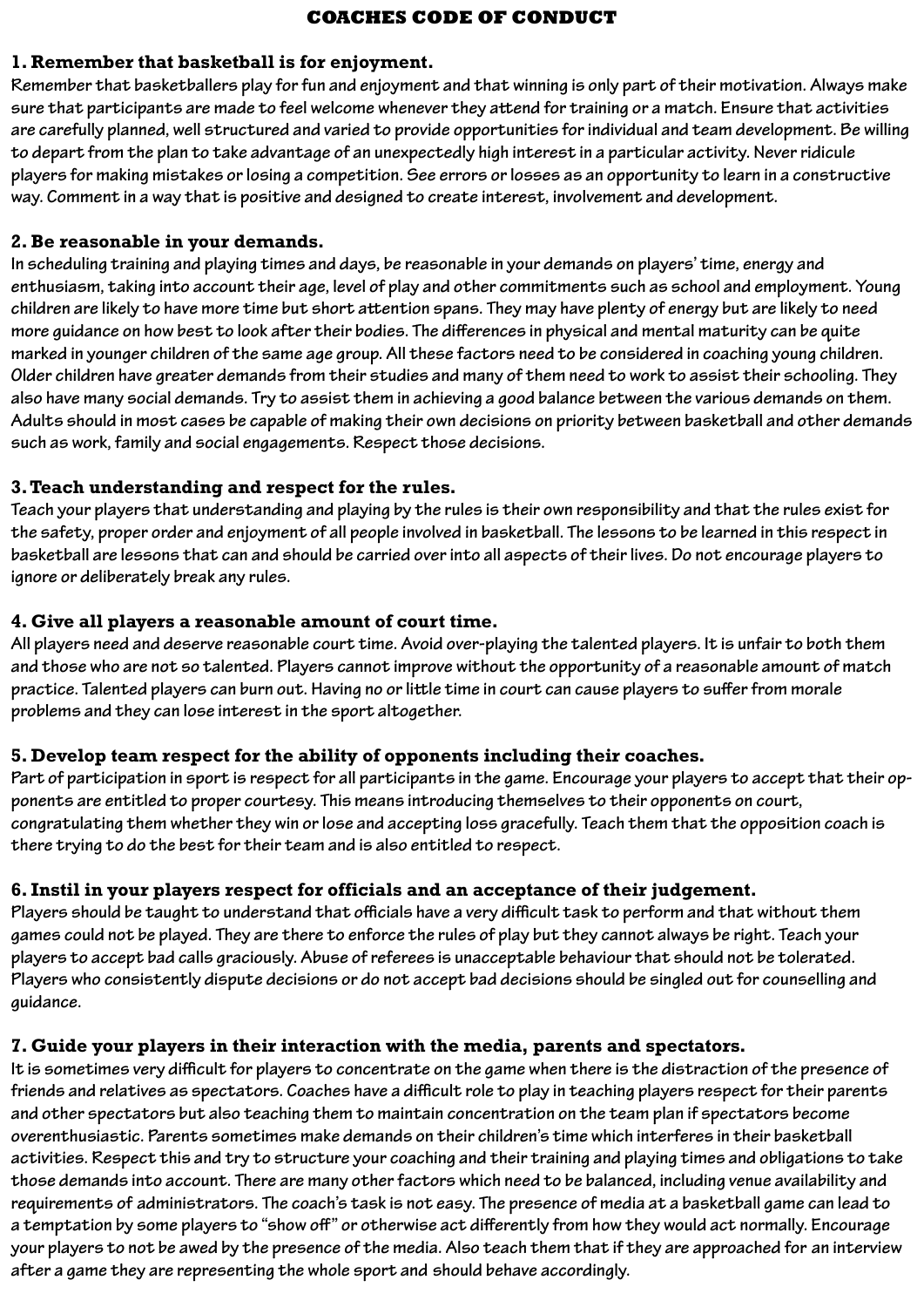### **8. Group players according to age, height, skills and physical maturity, whenever possible.**

**Uneven competition can lead to a loss of enthusiasm. Coaches should always try and group players of reasonably equal ability. In coaching children it is important to remember the different maturity rates for children of the same age. A player in their early teenage years may be the tallest in their team and yet because they have matured early, be one of the shorter players in only a brief time. Coaches must be ever vigilant to ensure that changes in height and other physical characteristics are noticed and acted upon.**

### **9. Ensure that equipment and facilities meet safety standards and are appropriate to the age and ability of the players.**

**In our increasingly litigious and accountable society, all those involved in sport have a responsibility to take all reasonable steps to ensure the safety and well being of participants. Coaches are in a unique position to control many of the factors which can have an effect on this welfare. Coaches should be aware of the dangers factors such as heat and dehydration, wet floors and other potentially hazardous environmental situations can cause. A coach has a responsibility to avoid putting players into dangerous conditions.**

### **10. Be prepared to lose sometimes.**

**Everyone wins and loses at some time. Be a fair winner and a good loser. Disappointment at losing is natural, but it should not be obvious to the point of being unpleasant for others. Just as unpleasant can be the boastful winner. Recognise that even in defeat, the loser has achieved something, just by playing. Not everything in life can be a winning situation. Losing can be an important learning experience for your wider life goals. Guide your players to accept a loss in this spirit.**

### **11. Act responsibly when players are ill or injured.**

**Show concern and take responsibility for players who are sick or injured whilst under your care. Follow the advice of a physician when determining when an injured or ill player is ready to recommence play. If a player is injured on court, make sure that there is no danger of further aggravation of the injury by prompt removal of the player if this is appropriate. Qualify yourself to administer first aid so that you can recognise the seriousness of an injury or illness and act accordingly.**

# **12. As well as imparting knowledge and skills, promote desirable personal and social behaviours.**

**Be aware of the role of the coach as an educator. Particularly with young people, the way they perform in their lives is influenced by many factors. An important influence is the person they see as a role model. Coaches often take on the part of role model for many young people. It is therefore important to ensure that the influence from coaches is seen in a positive light rather adversely. What you say and how you act can be most important in modelling the behaviour of players.**

### **13. Keep your knowledge current.**

**Seek to keep abreast of changes in sport. Ensure that the information used is up to date, appropriate to the needs of players and takes into account the principles of growth and development of children. Players cannot learn from you if your skills and knowledge are inadequate.**

# **14. Ensure that any physical contact with a player is appropriate.**

**Physical contact between a coach and a player except that which would be considered usual social contact such as the shaking of a hand or a "high five" should be rare. Gestures which can be well meaning, or even considered by some to be acceptable, may be unacceptable to others. Sometimes physical contact can be misinterpreted as sexual harassment or even molestation. Particular care needs to be taken in coaching children. Ensure that if there is physical contact with a player that it is appropriate to the situation and necessary for the player's skill development.**

### **15. Avoid personal relationships with players.**

**Personal relationships with players can often be misinterpreted as something sinister. Friendship with players is essential to building trust between a coach and players. However, the power imbalance in a coaching situation can make it unwise for a relationship to develop beyond friendship. Particular care must be taken when coaching children.**

### **16. Respect the rights, dignity and worth of every person.**

**Regardless of their gender, ability, cultural background, religion or other factor irrelevant to the game, all persons connected with basketball are entitled to equal treatment and respect. Avoid any remarks that could be construed as offensive or discriminatory. Sometimes even a joke may give offence. Even if a person refers to themselves with a**